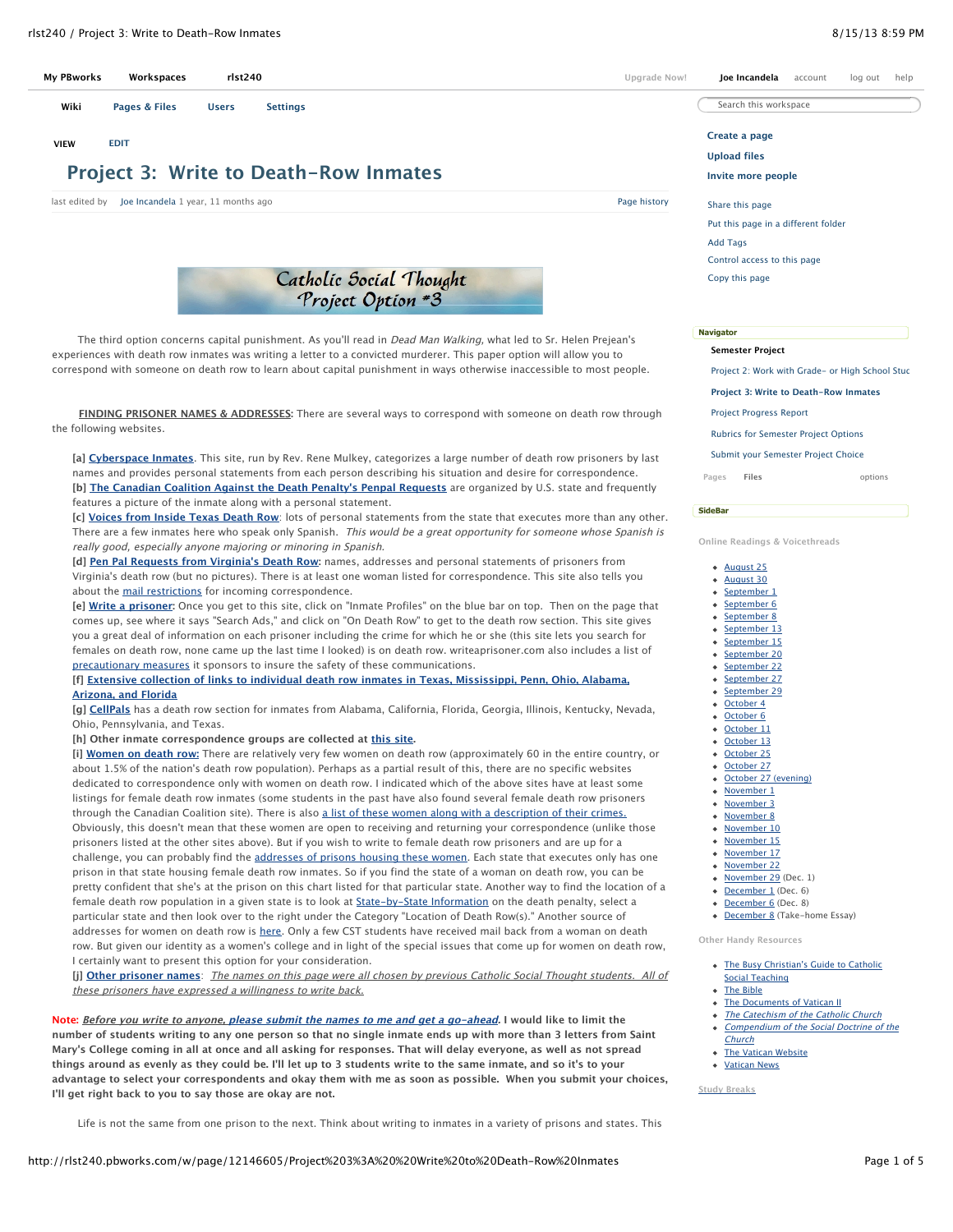## rlst240 / Project 3: Write to Death-Row Inmates 8/15/13 8:59 PM

will allow you to get a broad perspective of what prisons are like and will give you a chance to compare and contrast how different prisons work. [Some states](http://www.deathpenaltyinfo.org/number-executions-state-and-region-1976) execute inmates more often than others. If you write to one or two inmates living in a state known for its high number of executions, your correspondent will be more likely to have known someone who has been executed or could be facing imminent execution him- or herself.

 **GETTING STARTED:** Writing to prisoners convicted of horrible crimes is, of course, not meant to excuse anyone's behavior or inspire pity for people who may have refused it to others. But it is designed as a learning experience for you. Now, some suggestions:

First, as you read some of the descriptions that the prisoners offer about themselves, you'll notice that some may be interested primarily in romance. Within the context of this class, I would *strongly* discourage you from writing to them. Others, as you'll see, just want some connection with any person outside prison walls. Many, as you'll also see, are all alone, having been abandoned by their families.

Second, I would encourage you to write to more than one prisoner (at least 3). You need not produce a form letter (indeed--if you're writing to more than one person at the same prison, form letters only arouse suspicion), but you can write much the same things to each. Writing to more than one would be helpful in the context of this assignment because it's certainly possible that you might not get return mail from everyone to whom you write; and so this would give you some backups. (Related to this, you should try to get your initial letters out as soon as possible to allow for the lag time in receiving a response. **Do not wait to do this beyond the second week of September!** Some prisons aren't exactly prompt in delivering mail to death row inmates either. (And by the way, if you'd like to send some stamps to your prisoner(s) to encourage quicker replies, ask your correspondent first if that's okay since some prisons don't allow loose stamps but may allow stamp booklets. Violating a particular prison's rules might cause your mail to be held up or returned.) Also, if you do receive mail back from more than one person, you'll have the possibility of some nice comparisons and contrasts in their views when you come to analyze their responses.

 **What should I do if no one writes me back?** As sometimes happens, you may get letters back from everyone to whom you write. If you don't want to correspond with them all, you might think about passing one or more off to another student in class who hasn't received anything back from anyone to whom she's written. Certainly, it is possible (and it has happened in the past) that you write to three prisoners and get nothing back. That's another reason to begin writing as early as you can so that you could write to another group of prisoners if no one in the first group writes back. If all else fails, and you still having gotten anything back by (approximately) mid-semester break, then you should think about getting your information some other way. Fortunately, there are books and websites ([some death row prisoners maintain blogs\)](http://abcnews.go.com/US/blogging-death-row-inmates-victims/story?id=14473507) you can consult to get something like the experience of writing to prisoners. You should consult at least one of the following backups:

- [Compassion:](http://www.compassionondeathrow.net/) an online journal edited by death wrote inmates and written by death row inmates. This would be a great place to go first to find lots of essays and writings by those on death row. There are lots of back issues. It's not the same as having your own correspondence, but it's probably the next-best thing.
- [The Death Row Poet:](http://www.angelfire.com/fl4/fci/ronaldclarkjr.html) Ronald Clark's blog from Florida's death row
- [Minutes Before Six](http://minutesbeforesix.blogspot.com/): Wayne Hunter's blog from San Quentin. Hunter spent 18 years on California's death row before his sentence was commuted in 2002 to life without parole.
- Shadows on the Bars: Correspondence from a man on death row (by Val Goldenbrook): This is a book available for \$16.95 through [Amazon](http://www.amazon.com/Shadows-Bars-Correspondence-man-Death/dp/144956139X/ref=sr_1_1?ie=UTF8&qid=1312133412&sr=8-1) a woman's correspondence with a death-row inmate from Illinois.
- Welcome to Hell : Letters & Writings from Death Row (compiled and edited by Jan Arriens): This is a book which can be purchased through [Amazon](http://www.amazon.com/Welcome-Hell-Letters-Writings-Death/dp/1555536360/ref=sr_1_13?ie=UTF8&s=books&qid=1249154254&sr=8-13) for \$27.95. It has a forward by Sr. Helen Prejean.
- Women on the Row: Revelations from Both Sides of the Bar by Kathleen O'Shea is a book on the author's conversations with ten women on death row. This book is currently out of print and so cannot be ordered. But it is available through the Hesburgh Library at Notre Dame (Call # is HV 9466 .O743 2000). Just as with the previous suggestion, this should be a last resort.
- [Death Row Speaks:](http://web.archive.org/web/20080205063046/http://www.deathrowspeaks.info/) On the left of the page, click on "Inmate writings/art," and you'll find additional options that will take you to inmate journals, art, essays, or poetry.
- [Dennis Mayfield Brewer's San Quentin blog](http://www.walkalones.blogspot.com/)
- [Donald \(Duke\) Palmer's Ohio death row blog:](http://www.ohiodeathrowinmate.blogspot.com/) Caution--there is profanity on this site.

Third, students frequently ask **what they should write in their initial letters.** My advice is to be fairly brief. Don't bombard someone right away with very personal questions. Some inmates will write back and say that they're willing to be asked about (literally) anything. Others will be more guarded. You should get a sense of what's fair to ask and what's off limits based upon the tone and content of the initial letter you receive back. You're certainly free to share however much or little information you may wish to about yourself as well. You should definitely say that you're writing for a college class just so your correspondent has full disclosure about your intentions. I also tend to encourage students in the initial letter to ask mostly factual questions just to set a foundation for later on. Factual questions would include inquiries about their physical surrounding or what their days are like. Some students also come up with clever ways to ask people 'who are you as a person?' (we all tend to like to talk about ourselves!). There may also be things on their individual ads for correspondence that you can pick up on (hobbies, interests, etc.) and that wouldn't be regarded as too intrusive too soon. What you write in your later correspondence is up to you, but you might think about asking about how they ended up on death row, what they now think about the crimes they committed, what their hopes and fears are, what they think people on the outside need to know about life on death row, and so on. As there is certainly time between now and when your paper is due for an exchange of more than one







# [Edit the sidebar](http://rlst240.pbworks.com/w/page/12146628/SideBar#view=edit)

#### **Share this workspace**

**Recent Activity**

**[Screen Shot 2012-05-29 at 9.32.06 AM.…](http://rlst240.pbworks.com/w/file/54084646/Screen%20Shot%202012-05-29%20at%209.32.06%20AM.png)** commented on by [rharri01@saintmarys.edu](http://rlst240.pbworks.com/user/e2abae64e72525981031f8eb6456bd4610fd2a9f)

**[New Student](http://rlst240.pbworks.com/w/page/43556171/New%20Student)** edited by [Joe Incandela](http://rlst240.pbworks.com/user/d0e2e808ce9e5d182b2bd77fb943debc6195abf3)

**[Screen Shot 2012-05-29 at 9.32.06 AM.…](http://rlst240.pbworks.com/w/file/54084646/Screen%20Shot%202012-05-29%20at%209.32.06%20AM.png)** uploaded by [Joe Incandela](http://rlst240.pbworks.com/user/d0e2e808ce9e5d182b2bd77fb943debc6195abf3)

**[New Student](http://rlst240.pbworks.com/w/page/43556171/New%20Student)** edited by [Joe Incandela](http://rlst240.pbworks.com/user/d0e2e808ce9e5d182b2bd77fb943debc6195abf3)

**[Screen Shot 2012-05-29 at 9.30.27 AM.…](http://rlst240.pbworks.com/w/file/54084618/Screen%20Shot%202012-05-29%20at%209.30.27%20AM.png)** uploaded by [Joe Incandela](http://rlst240.pbworks.com/user/d0e2e808ce9e5d182b2bd77fb943debc6195abf3)

**[October 27](http://rlst240.pbworks.com/w/page/12146595/October%2027)** edited by [Joe Incandela](http://rlst240.pbworks.com/user/d0e2e808ce9e5d182b2bd77fb943debc6195abf3)

**[Sandbox](http://rlst240.pbworks.com/w/page/12146609/Sandbox)** edited by [Joe Incandela](http://rlst240.pbworks.com/user/d0e2e808ce9e5d182b2bd77fb943debc6195abf3)

[More activity...](http://rlst240.pbworks.com/changes.php)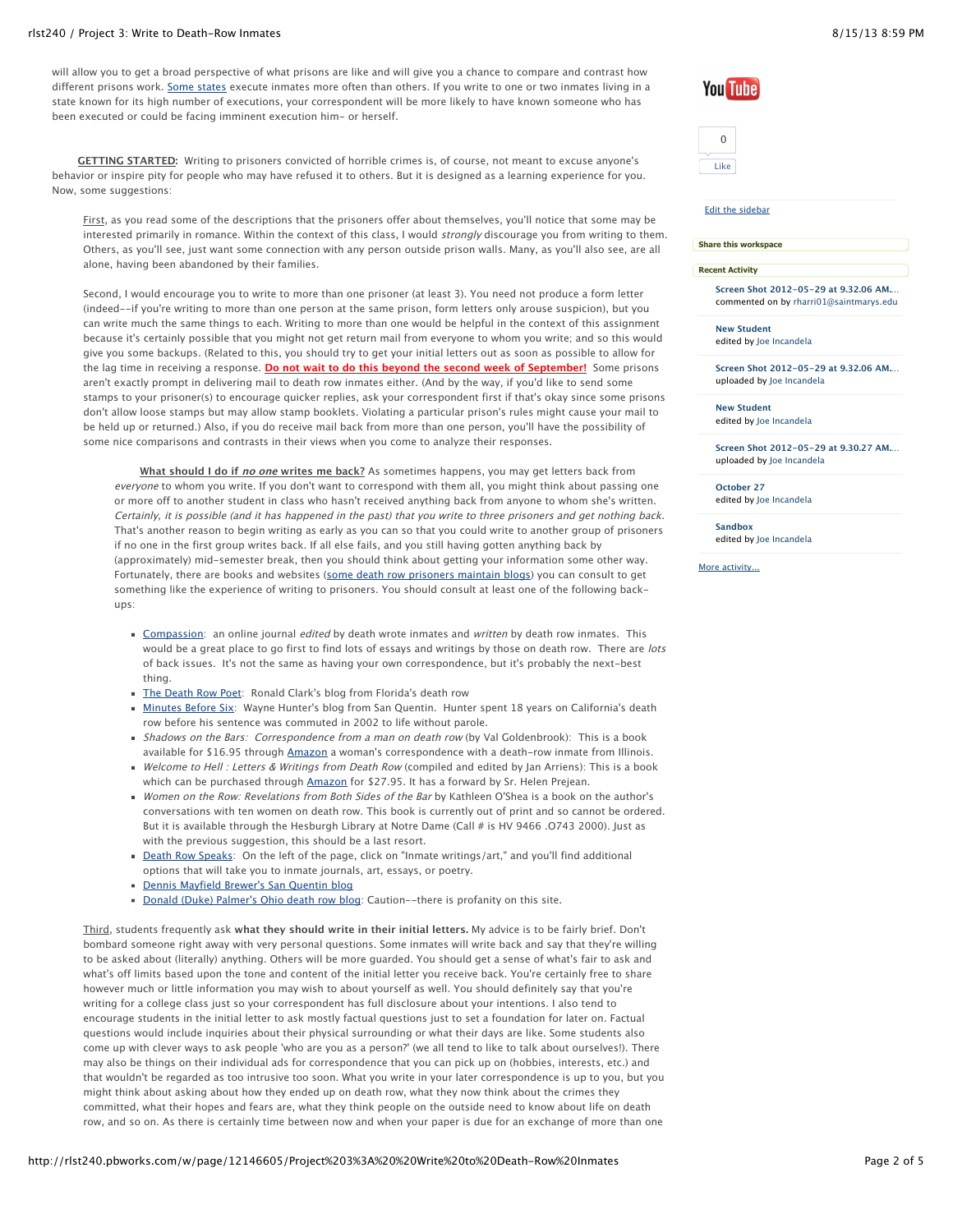letter, you might want to establish contact first before asking for deeper details of their lives or actions. Whatever way you approach it, though, let them teach you about how someone comes to be on death row and what it's like to be there. Here's [a great sheet of suggestions about your correspondence.](http://rlst240.pbworks.com/f/Penpal%20duties.doc) It was written jointly by a death row inmate and a woman with whom he was corresponding.

Fourth, if you feel better using a pseudonym in your letters, that's up to you. (Or, some students just use their first names in the correspondence. If you want to use a pseudonym, you might think about using your first name + your middle name as your last name) And you don't want to include your own return address, you can put mine down, and I could forward the mail to you; e.g., "[your name], c/o Prof. Joseph Incandela, Saint Mary's College, 68 Spes Unica Hall, Notre Dame, IN, 46556." Finally, even though you're writing for this class, I would ask that you be (at least) open to more correspondence than just writing during the semester, perhaps getting some letters back and never writing again. Some previous students have continued their correspondence for (literally) years. Breaking off correspondence abruptly as soon as your paper is handed in doesn't help future students of "Catholic Social Thought" who may be interested in doing this assignment. If prisoners feel used by this assignment, they may well decide not to participate in the future. No one, even those on death row, likes to feel used. Along these lines, and depending upon whom you write to, you could certainly get back an angry rejection for further correspondence, if a student from a previous semester just sent a few letters and abruptly discontinued writing after her assignment was turned in. Related to this, I want to pass along something that Willie Trottie, a Texas death-row inmate, wrote to a student in a previous semester: "Let me give you a suggestion here. Do not use the word 'project!' Men here on the row despise this. Just for future reference." And so please don't refer in your letters to writing to this particular person as your "project." People don't want to be other people's 'projects.' Say something along the lines that you're interested in learning about the death penalty and that you're requesting your correspondent to help you do that. That's just a suggestion. Feel free to come up with something else, but stay away from 'project.'

 **ESSAY TOPIC:** I would like 6 - 8 pages of reflections about this exercise in which you **describe what you have learned through your correspondence**, how your perceptions about death row inmates have been affected by your correspondence, and what conclusions this assignment has led you to about capital punishment. What you end up writing for your final paper will in large part depend on what you get back from your inmates. For example, if you receive letters back from more than one person, you might think about arranging your paper thematically to set up some comparison and contrast between what different inmates wrote to you. Perhaps they both commented on their families or their surroundings or their trials, etc. If you receive mail back from only one person, you might try to put that person's reflections in a wider context in light of the readings assigned for the death penalty section of the course. Please feel free to arrange your own comments in whatever way you think best expressed what you learned and is most coherent in terms of the organization of the essay. It's difficult to be more specific than this, because as I said above, so much does depend on what (and how much) you get back in your correspondence. If you're unsure about how to begin writing your final paper, come see me and bring your letters. If I have a clearer sense of what you've received, I would most likely have more productive suggestions.

Another option would be to do something more creative and [make your own Voicethread,](http://voicethread.com/?#u360835.b8381.i61448) for example, using the voices of those you hear through the letters you receive, along with your own commentary on them. To set something like this up, you might get friends to read from the letters with your own voice coming in around those snippets to comment on them. You could even post slides or pictures of your inmate. For about a 20-minute tutorial about polishing your Voicethread final presentation (including slide transitions, etc.), see [this link](https://voicethread.com/media/misc/IntroductionToVoiceThread.mov). To turn this in, you'd simply share the Voicethread. There are a number of ways to do this--some more public, and others more secure. Please read this tutorial on [sharing Voicethreads](http://rlst240.pbworks.com/f/sharing_voicethreads.pdf), and then choose whichever way you want. The most secure way to share is found on p. 4 of this tutorial. You would add me as a contact and send your completed Voicethread to my email (incandel@saintmarys.edu).

 **EVALUATION:** In addition to the usual criteria listed on pp. 7-8 of your syllabus, you'll be graded on the depth of your reflections on capital punishment in light of the letters you receive back, especially as they are informed by the readings from that section of the course. That is, I'll primarily be looking to see what you did with the information you received back from the inmates and how well you used it to advance your own reflections and come to your own insights that dig beneath the surface to say things that are new and interesting. The more correspondence you're able to have with the same person (namely, letters in which you respond back to your inmate and she or he writes back to you), the better, as this should allow you to pursue things you're interested about and come to a deeper grasp of that person's life and the death penalty in general.

 More specifically, I'll be looking for how well you combine events, background or views from the letters you received back from the prisoners with your own reflections. Certainly, I don't just want you to summarize what they said in their letters. I do want you to make use of what they said (events, people, narrative description) as you lay out your own ideas about the death penalty. You'll note that the way Sr. Helen Prejean discusses capital punishment is through stories. Try to do the same kind of thing. Judiciously chosen quotations from the letters you got back should intersperse your own narration. Describe events, profile people, tell stories, include and analyze your correspondent's views and opinions on capital punishment, prison life, crime, and so on. In short, make robust use of the details in your prisoners' letters, but integrate them well with your own views and your own organization of the material. And your views will be much more substantial if [informed by a careful reading of the material on capital punishment listed on the syllabus for](http://rlst240.pbworks.com/w/page/12146528/November%2029) [November 22](http://rlst240.pbworks.com/w/page/12146580/November%2022) [and November](http://rlst240.pbworks.com/w/page/12146528/November%2029) 29; and I'll be evaluating your paper in light of how you made use of these other readings and sources of information. There's also a tremendous amount of [very good background on the web about capital punishment](http://www.saintmarys.edu/~incandel/cst.html#CAPITAL). A specific **rubric** for this project option is available [here.](http://rlst240.pbworks.com/f/Project%233Rubric.xls)

 **FORMAT & WHAT TO TURN IN:** For this third paper option, follow a similar format as in the other two options. Number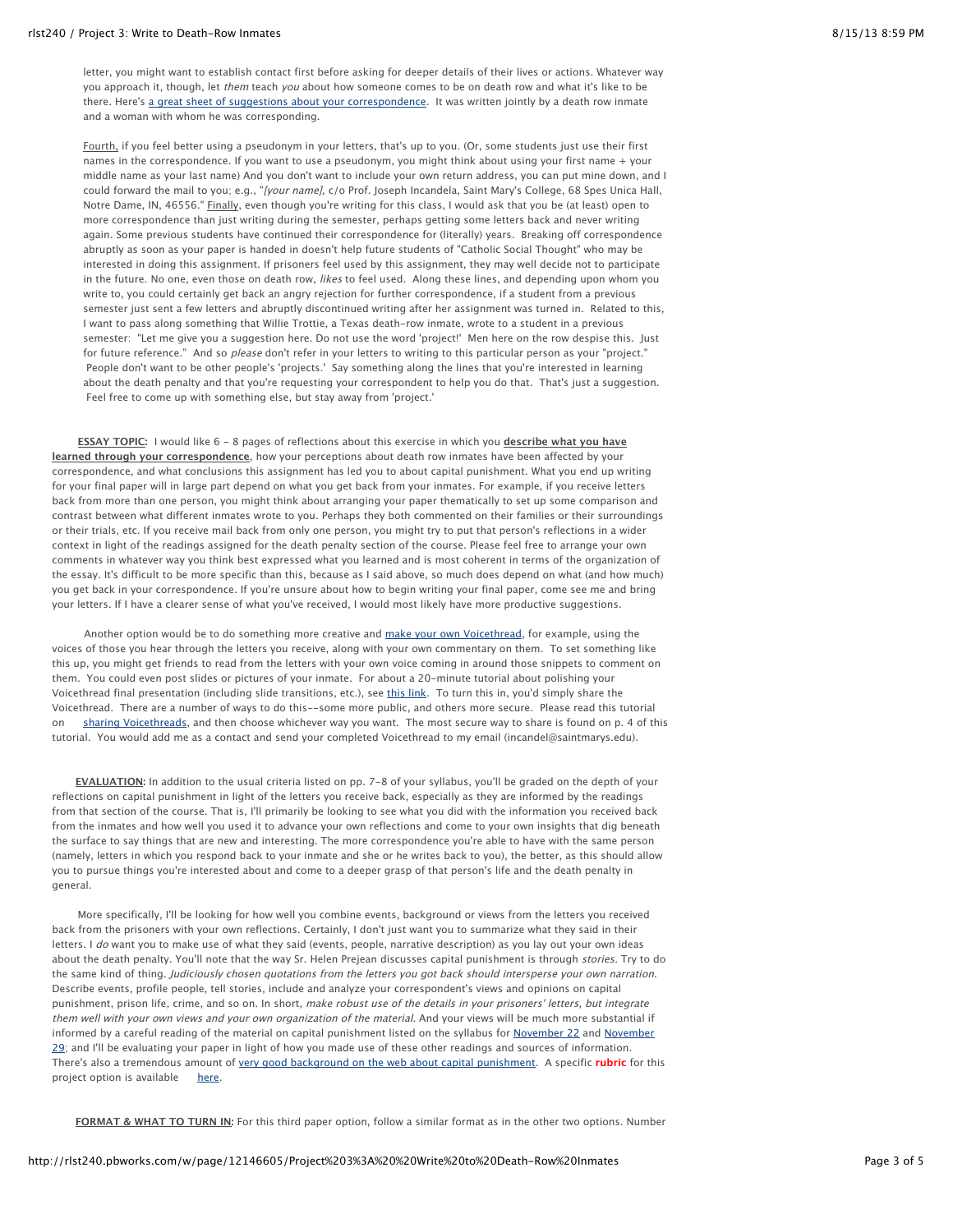### rlst240 / Project 3: Write to Death-Row Inmates 8/15/13 8:59 PM

your pages. Because I would like copies (either the originals or copies of the originals) of what you write and what you get back, come up with some way of referencing your letters so that I can better follow what you're drawing from and where. So for example, you might give each letter you receive from a particular person a letter, and follow that letter with a page numbers (as in "Inmate's name, Letter A, Page 3"). That's just an example. If you can come up with something that does the same thing, feel free to use it. Your completed project is due by noon on Friday, December 2nd. **Because I'm asking you to turn in your letters as well, if it's easier for you to turn this paper in as a hard copy rather than online, you are free to do so by bringing it by my office, Spes Unica 115, by Friday the 2nd at noon**. And if you want to turn in a Voicethread rather than a paper, then see the second paragraph under "Essay Topic" above for instructions. I would still want hard copies of your letters, and so you'd need to get those to me by the due date. Of course, you're still welcome to turn in your project [in the usual way](http://rlst240.pbworks.com/HOW%20TO%20turn%20in%20and%20get%20back%20papers) through [Edmodo.](http://www.edmodo.com/)

 **CONCERNS:** I need to say this, because the following issue always comes up: You may be wondering, 'Will the person to whom I write show up for dinner some night carrying his own cutlery?' One cannot truthfully say that there is absolutely no risk attached in corresponding with someone who has committed very violent acts. But it is also true to say that none of my students has ever felt endangered in the approximately ten years I've been offering this assignment, and there has never been a case that I know of in which a death row prisoner has been released (in itself, rare--and they don't get released unless they were innocent anyway!) or has escaped (rarer still) and made unwanted contact with his or her correspondent. Obviously, it is possible that your correspondent may try to manipulate you, con you into sending him or her money, ask you for more personal information than you want to give (requests for photos are not uncommon), or respond with hostility toward your inquiries. If you receive any responses which make you confused or anxious, you should see me and bring your letters. In the words of one of these online services, "This sounds all very serious, but it should be mentioned. Usually though your pen-pal will be someone who has been very lonely and is very glad to receive your letters. Most inmates do write back very quickly. You will discover that the inmate is as good a friend to you as you are to him/her." If you have additional questions, concerns, fears about writing to someone on death row, please do look at the extremely helpful ["Frequently Asked Questions"](http://web.archive.org/web/20010119074500/pennpals.org/faq.html) about writing to prisoners, including important points about privacy. It's also the case that this particular project option sometimes makes students' parents nervous. You're capable of making your own decisions, but you should also respect the views of those others in your life who care about you. I don't want this assignment to be something that causes friction at home. If you think this could be an issue, you might think seriously about choosing one of the other two options.

 **PICTURE REQUESTS:** Somewhat related to this, it is not unusual for inmates to ask for a picture of the person writing to him/her. If someone wrote to you out of the blue, you'd probably wonder what he or she looked like as well. Nonetheless, I'd strongly advise against sending any pictures. But if you don't acknowledge the question, it will just keep on being asked until you do. What I've always suggested is that you be honest and say something like, "I'm not comfortable doing that right now." You can leave off the last two words if you like. Including them indicates that there might come a time when you would be comfortable doing this. I will say that some students have indeed sent pictures after fairly lengthy correspondences with particular inmates. So I think the "right now" acknowledges that things may change down the road (or they may not), and all I can say is that for some Saint Mary's students, they have.

 **SOME CST STUDENTS' EXPERIENCES:** If you want to read about other "Catholic Social Thought" students who have done this project in years past, you might consult a December, 2000 article from *The Cleveland Plain Dealer*, which (among other things) described this "Catholic Social Thought" assignment and interviewed one former student who did it. You might also benefit from reading an essay written by a former CST student that ended up getting published in a death penalty [newsletter. I want to close with a recent message I received on Facebook from Angela Rizzo, a Saint Mary's student wh](http://www.saintmarys.edu/~incandel/Steury.pdf)o graduated a few years ago and wrote to death row inmates when she took Catholic Social Thought in the Fall, 2005, semester. Angela had just noticed that the inmate with whom she was corresponding had just been executed. She then wrote to me:

### Dr. Incandela,

Hello, sir. I wanted to let you in on a few bizarre events that happened to me within the past 12 hrs.

I am a nurse and I work night shift at an Air Force hospital in Biloxi, MS. It was a very slow night with only one patient. I noticed a section of a newspaper sitting near the nurses station and every time I walked past it, I meant to put it in the recycling bin. Anyways, halfway thought the night one of my co-workers picked it up and shared with everyone the article printed on the front page of the Nation & World section. What he read brought chills up my spine.

My death row pen pal had been executed. God must have wanted me to know, because the news from Texas made its way to Biloxi, MS last night. The minute my coworker read the headline, I KNEW it was Mark Stroman. My heart raced as I sighed. Hearing of his execution brought back memories of sharing letters with him, hearing his story, and seeing him as a person, not only a vicious crime. This experience and your Catholic Social Thought class has forever changed my life.

If that is not a weird coincidence, I don't know what is. But there's more. This is why I write.

I told my coworkers I would find my letters from Mark and bring them to work Sunday night. When I arrived home this am, I saw a stack of papers and envelopes sitting on the kitchen counter, which is out of the ordinary. (My fiance is a neat freak.) Fear swept over me. Sure enough, they were Mark's letters!! Letters from 5 years